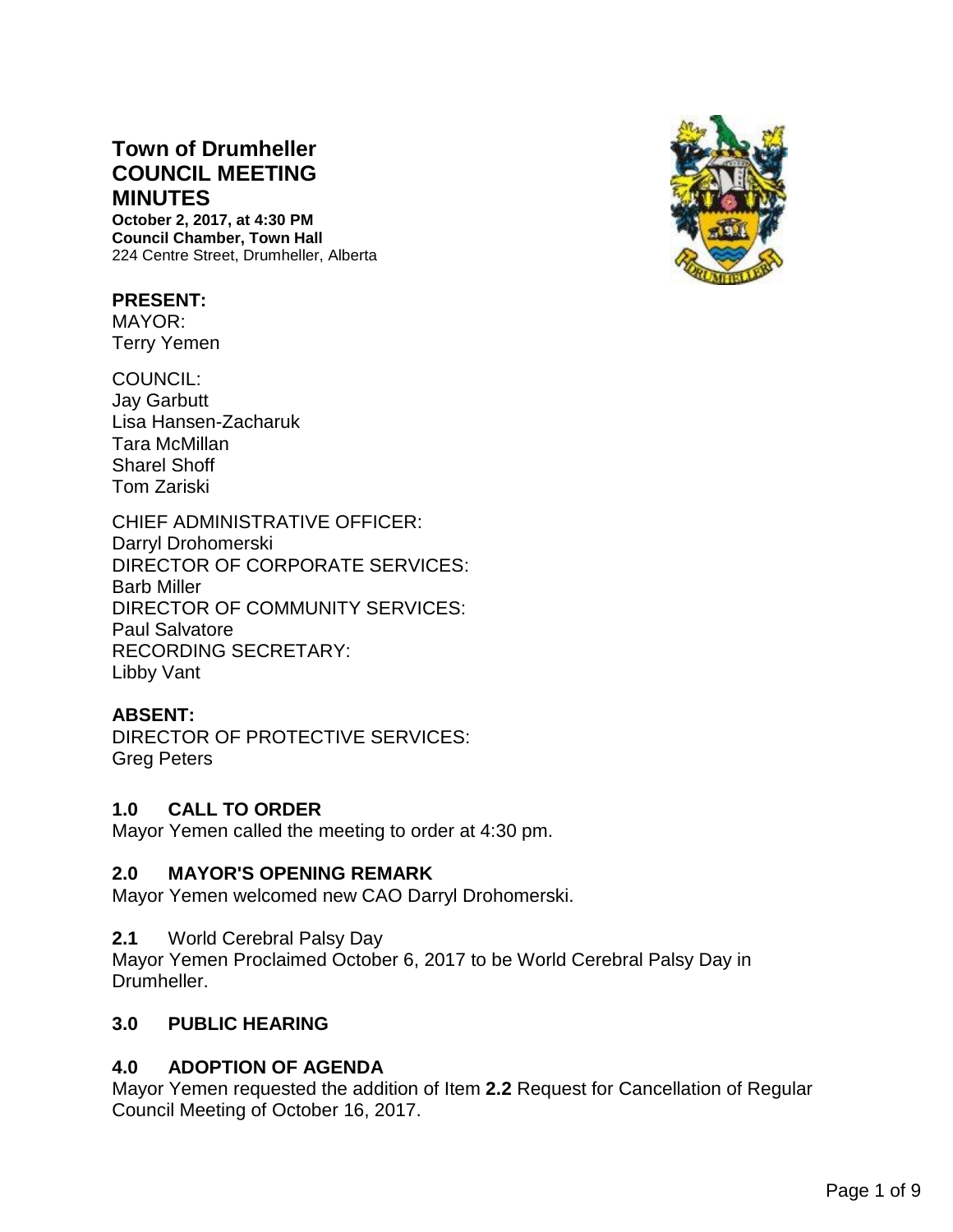**MO2017.120** Shoff, Hansen-Zacharuk Moved to adopt the agenda as amended. Carried.

**4.2** Request for Cancellation of Regular Council Meeting of October 16, 2017.

**MO2017.121** Garbutt, McMillan Moved to Cancel the Regular Council Meeting of October 16, 2017. Carried.

## **5.0 MINUTES**

## **5.1 ADOPTION OF REGULAR COUNCIL MEETING MINUTES**

**5.1.1** Minutes of September 18, 2017 Regular Meeting

D. Drohomerski noted on page five (5) paragraph one (1), line nineteen (19) the word "except" should be "expect".

**MO2017.122** Shoff, Hansen-Zacharuk Moved to adopt the minutes of the September 18, 2017 Regular Council Meeting as amended. Carried.

## **6.0 DELEGATIONS**

**6.1** Economic Development Advisory Committee [EDAC]

EDAC Chairperson S. Manca advised that EDAC appeared as a delegation as a follow up to the discussion that arose from the EDAC minutes of Councillor Shoff's committee report at the previous Council Meeting - Mayor Yemen and Councillor Garbutt asked that the EDAC executive come and discuss Cold Calling/ the position budgeted for to assist the Economic Development & Communications Coordinator.

Councillor Garbutt advised that it was his addition to add the funding to the budget for the Cold Calling position and this idea was meant to be a proactive way to provide additional assistance to the whole community. He added that the intention was to look at a short term position that is proactive with a singular purpose, and was not meant to be a threat or as competition to the Economic Development Officer's position, but as an additional resource.

Councillor Garbutt asked if EDAC attended the recent Franchise Expo in Calgary.

S. Manca replied that EDAC was represented at that event by the Central Alberta Economic Partnership [CAEP].

B. Harrington advised that EDAC appreciates the opportunity to flesh this position out more clearly, and stated that the first questions from potential new businesses is always "Why should we relocate?", so EDAC needs some skills training and incentives for potential new businesses. He went on to state that there needs to be more thought put in to determine what the incentives are; we have challenges with labour, transportation and geography, and suggested that EDAC attend expos with an all-encompassing package to present to potential new businesses.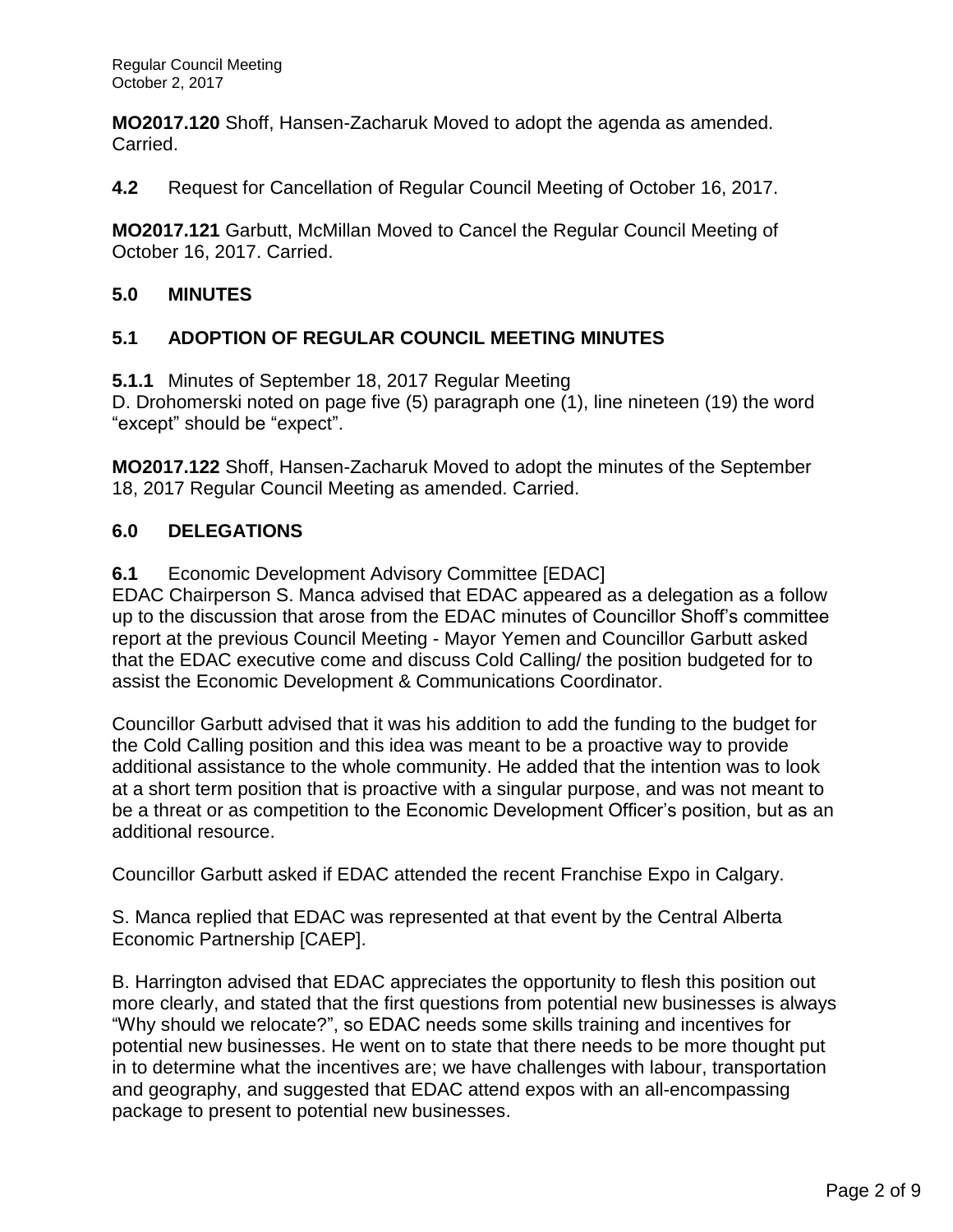S. Manca advised that, yes, we need all of these things as well as others - when EDAC has the right person and the right materials we will be ready; we still want to move this along in the meantime.

Councillor Garbutt asked what CAEP would do in terms of attracting new business.

P. Salvatore responded that CAEP is engaged to build the story, to find the value proposition and then hand it off to the person who will make these calls - we can also use members of the EDAC's expertise and guidance so that we have the best package possible; CAEP's intention there is to fill that gap for EDAC so that we can hand it off.

Councillor Garbutt asked if enough funds were allocated for this position.

P. Salvatore responded that EDAC is currently operating on the basis of funds that were allocated by Council; whether or not it was enough money is another story: EDAC is working within the funds provided to achieve an outcome that we believe has a chance of success; one of the reasons that we are working so closely with the committee is to optimize the use of those funds.

Councillor Shoff asked if, as she understood it, Council put forward \$ 20,000 for the marketing strategy from CAEP.

P. Salvatore responded that Council put forward \$ 20,000 for marketing, \$ 20,000 for investment attraction and \$ 20,000 for cold calling that came from the total allocation of \$ 150,000 put forward by Council that incorporated branding, including the Dinosaur Capital of the World emphasis.

Councillor Shoff asked if she was correct that the \$ 20,000 for marketing strategy was to assist the person that is doing the cold calling and it was mentioned that CAEP has offered to send a representative once a week to assist with the marketing and cold calling.

P. Salvatore responded that CAEP is based in Red Deer, so EDAC thought that, in order to have local positioning here we identified that having the representative here once a week would be a requirement with email and telephone/video conferencing throughout the week.

Councillor Shoff asked how long EDAC envisions doing this with CAEP prior to the new position being filled.

P. Salvatore responded that originally Council discussed an eight month timeframe with a value in the neighbourhood of \$ 40,000; as time went on we said that a good way to ensure that these things happen within this fiscal year would be to run them in parallel: working with CAEP as well as working on hiring the new person which would put us in a four month time frame so that the new person can get their feet on the ground.

Councillor Shoff asked if interviews have taken place for this position.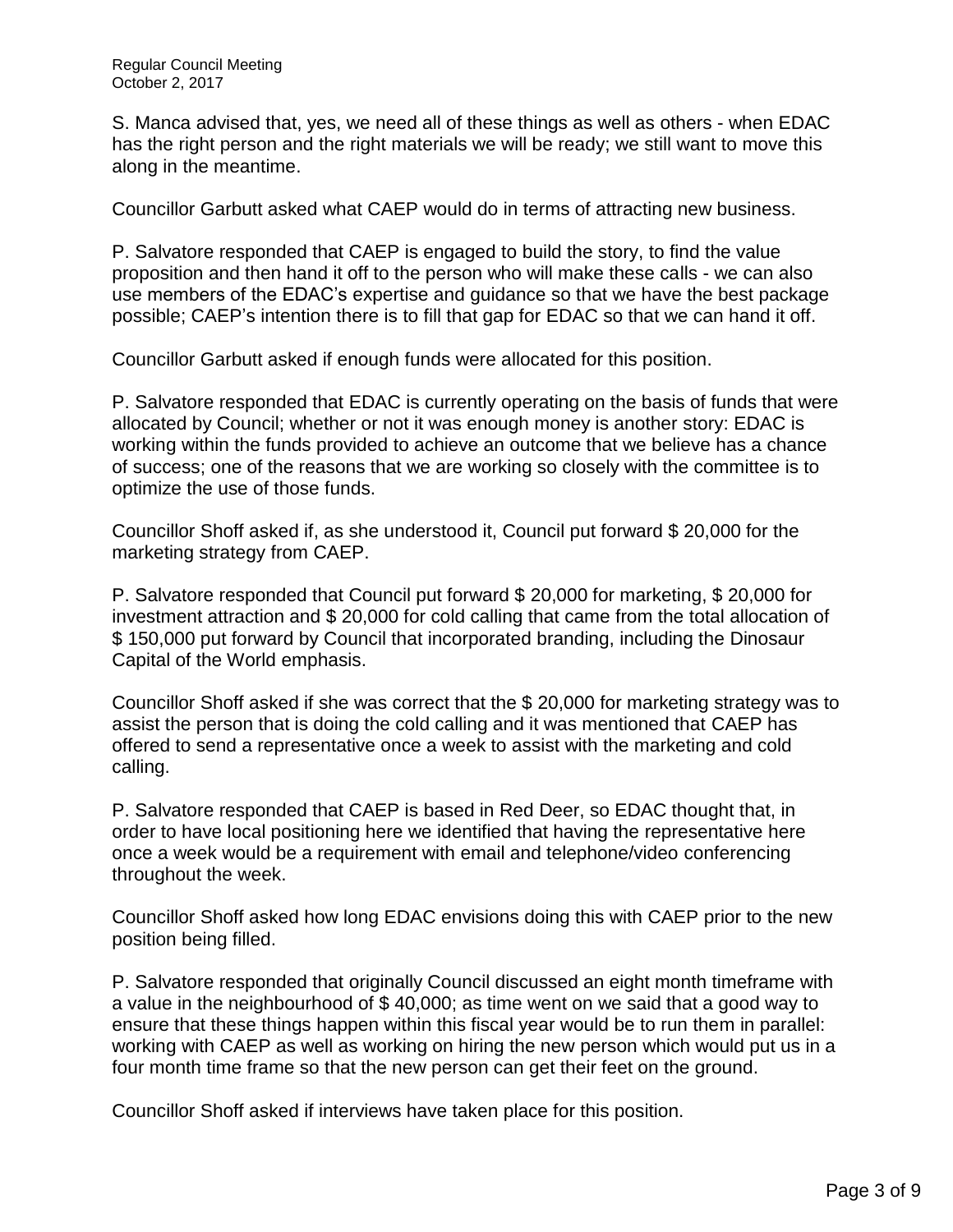P. Salvatore responded that interviews have taken place and he expects that a decision will be reached by the end of this week.

C. Curtis advised that he feels there is not enough money allocated, and that an allotment for expenses should be identified for the position, which would allow them to bring prospects to town and host them at lunches, etc.

Councillor Zariski asked B. Harrington to fill in the details of the attraction/incentive package he referred to.

B. Harrington responded that we need to determine what the incentives are for prospective new businesses of which there are two streams: one is a welding shop moving their fifty-person business to town, the second is franchises; we need doctors and other professional services as well.

Councillor Zariski asked if B. Harrington is referring to value added services.

B. Harrington responded that yes, if Council is prepared to incentivize and cost share with EDAC to ensure that businesses are attracted; we have fibre optic, which is very positive; it is a very competitive environment out there - we are not unique in our situation.

S. Manca advised that developing the package is a process and, working together, we can figure out what that package is and not stop moving along the way while we do it; we hope we can keep on getting the funding along the way.

B. Harrington advised that you can talk to one hundred companies and only one may be ready - we have to be ready for them so we need to make sure we have good results; we need to call five of the right people not one hundred of the wrong people.

Councillor Garbutt advised that it sounds as if there could be different asks from all of the industries; we need to state that foremost we are willing to negotiate, while not alienating the businesses that have been providing employment here for years.

Councillor Garbutt asked if we pay a CAEP membership fee.

P. Salvatore responded that we pay a per capita membership fee to CAEP.

Councillor Garbutt asked if that membership is applicable to the work we are looking at.

P. Salvatore responded that yes, it is referred to as the roving EDO.

J. Fielding advised that CAEP has recently been doing an investment attraction strategy that we are involved with, which is why this discussion started; CAEP will be promoting the regional picture and what our priorities are; that information would feed to our investment attraction so that we can then attract the leads our partners are working on; we can fit it into the whole CAEP package; we are the only CAEP municipality looking at tourism, which makes us stand out.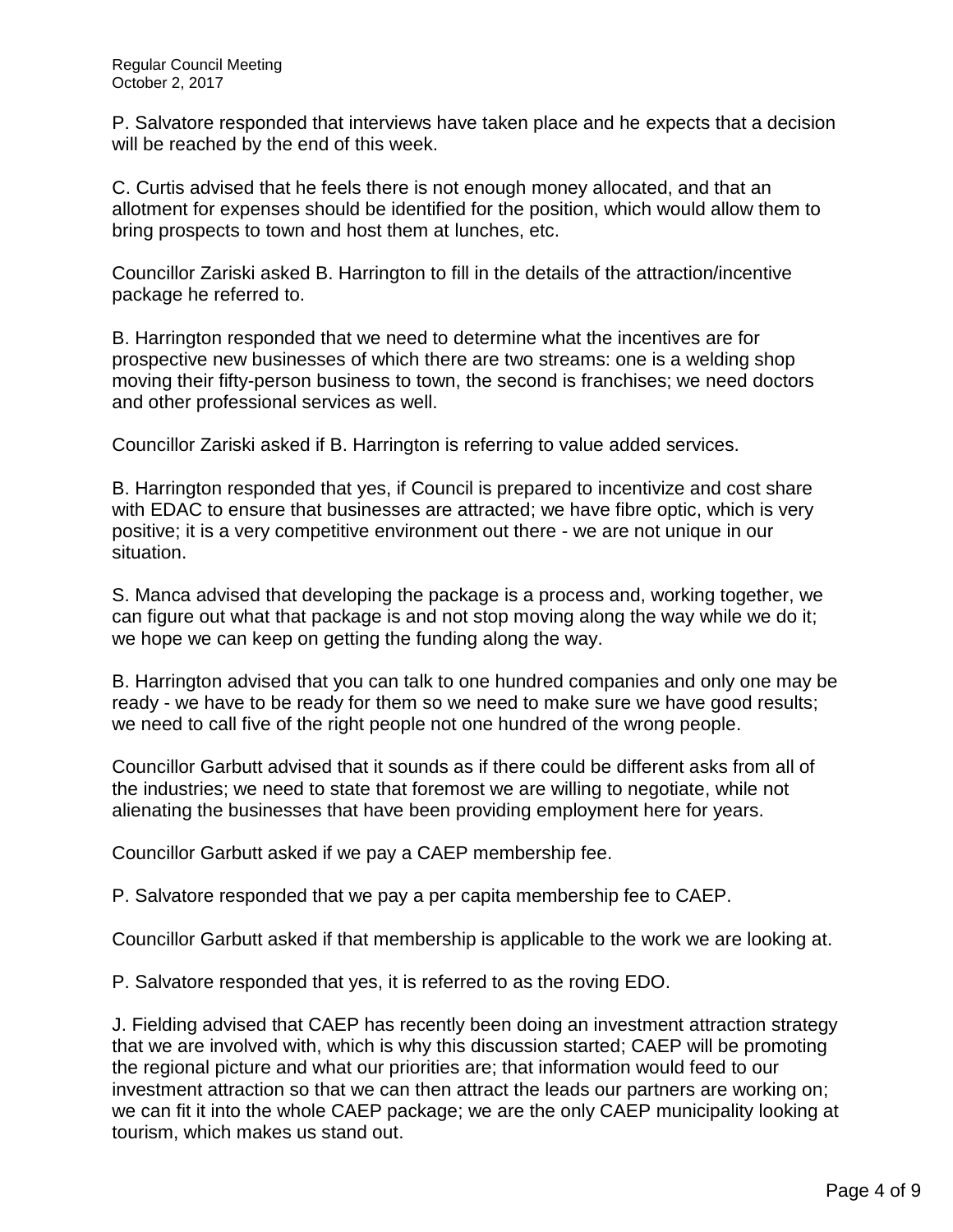Councillor Hansen-Zacharuk asked the timeframe to get this package together prior to hiring and getting this person in place.

P. Salvatore responded that EDAC has been working with CAEP for a about two months and now that CAEP is doing their investment attraction project EDAC saw a good opportunity to dovetail the two; EDAC has worked hard to get in partnership with the Calgary Regional Partnership on an informal basis - we want to be more connected; we have been more isolated than we have would like to be, if we are going to be successful down the road it is going to be on the basis of growing these relationships.

Councillor Hansen-Zacharuk asked what EDAC thinks the relationship with the new person will look like since CAEP is involved already.

P. Salvatore responded that J. Fielding, EDAC and he have been working on investment attraction and developing the local intel website and other materials so that we can promote them; there are so many of these things that are working concurrently a number of focus areas that we continue to be connected to: branding, downtown revitalization, beautification, development and attraction, tourism and all of that threaded together with an emphasis on communication that is better on the whole. Many gears are in motion at the same time – the intent is to do as much as we can within this fiscal year.

Councillor Kolafa thanked EDAC for presenting to Council and suggested that they continue to attend future meetings with the incoming Council.

Mayor Yemen advised that the conversations with EDAC can continue at Committee Meetings as well as Regular Council Meetings with the incoming Council.

## **6.2** Drumheller Agriculture and Stampede Society

Drumheller Agriculture and Stampede Society president Mike Hansen presented an update on the activities undertaken this year by the society. M. Hansen advised that he has been involved with the society since 1989 and he has enjoyed it immensely. He further advised that one of the questions the society continually asks is, "How can we do better?"; he feels that the society can improve its visibility through the travels of its members, that they educate people on what the society is all about. M. Hansen advised that the stock car racing developed seven years ago just through word of mouth; this year they had 8,167 attendees, and only fifty percent were locals, meaning the remaining 4, 083 attendees were tourists.

He advised that the society has changed their focus a bit with flat track motorcycle racing, stock car racing, one of the largest IMCA races in western Canada, roller derby, concerts, weddings, and other family events along with their regular agricultural events. M. Hansen further advised that the society was approached by the Sam's Club to host 200 RV units in the summer of 2018.

M. Hansen advised that the society relies on provincial funding: they usually receive between \$ 20,000 to \$ 24,000 annually in grants. He further advised that the society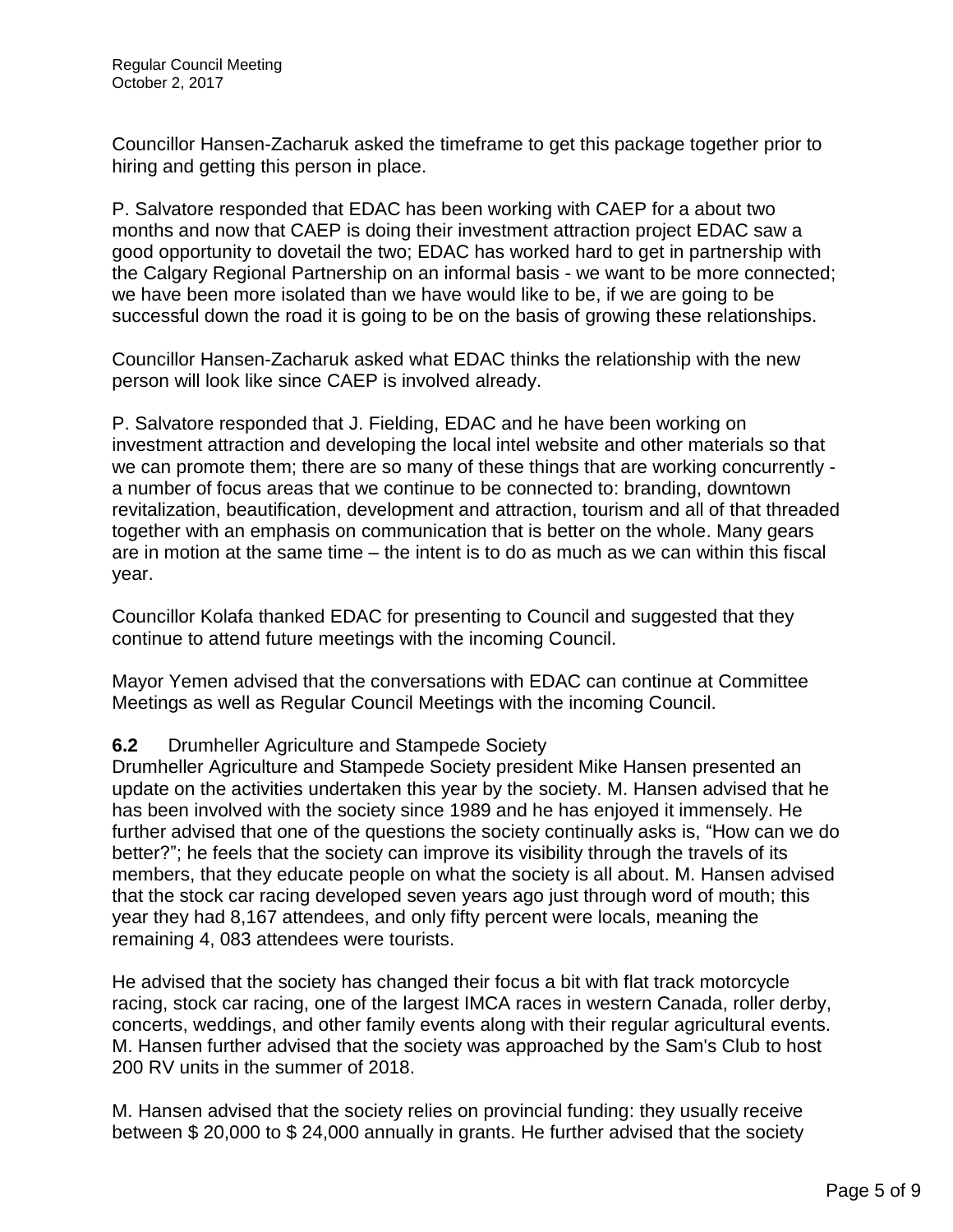was featured in several magazines this past year and, thanks to the promotional work done by member Carol Douglas, they have over 1,000 facebook followers, which the society finds amazing! M. Hansen advised that the society wishes to convey their appreciation for all the support that Council has provided to them throughout the years, adding that they have had locals who have supported them this whole time as well. He further advised that the Town has always been there for the society, and it has been fantastic promoting the Town all over the country and he encouraged Council to attend the society's events.

Mayor Yemen advised that M. Hansen is an unsung hero: he has put in thousands of hours with the society, and thanked M. Hansen for all the work that he does. In response to a question from Mayor Yemen, discussion was held on the potential winterization of the society's building as a cost savings measure.

Councillor Hansen-Zacharuk thanked M. Hansen for his role in the society and advised that, over her seven years with the board, she has seen a big change in the society financially and they are now debt free. She further advised that events have been phenomenal.

# **7.0 COMMITTEE OF THE WHOLE RECOMMENDATIONS**

# **8.0 REQUEST FOR DECISION REPORTS**

- **8.1 CAO**
- **8.1.1** Motion to Appoint Darryl Drohomerski to Drumheller and District Solid Waste Management Association [DDSWMA]

D. Drohomerski explained that, with the retirement of R. Romanetz, the Drumheller and District Solid Waste Management Association has a vacancy on the executive.

Councillor Hansen-Zacharuk asked if the appointment would be for one term or indefinitely.

Councillor Kolafa responded that the executive positions are appointed each year.

**MO2017.123** Kolafa, Zariski Moved to appoint Darryl Drohomerski to the Drumheller and District Solid Waste Management Association [DDSWMA]. Carried unanimously.

**8.1.2** Request for Decision - Bylaw 11-17 Public Utility Lot, Rosedale

D. Drohomerski advised that the lot in question has a trunk sewer that services the south part of Rosedale which is adjacent to a house that is built on an encroachment. He further advised that this situation has been ongoing for about twenty-five years and the homeowners tried to purchase the land from the Municipal District of Badlands prior to the amalgamation. D. Drohomerski advised that the Town would like to subdivide the property into two lots to correct these outstanding deficiencies.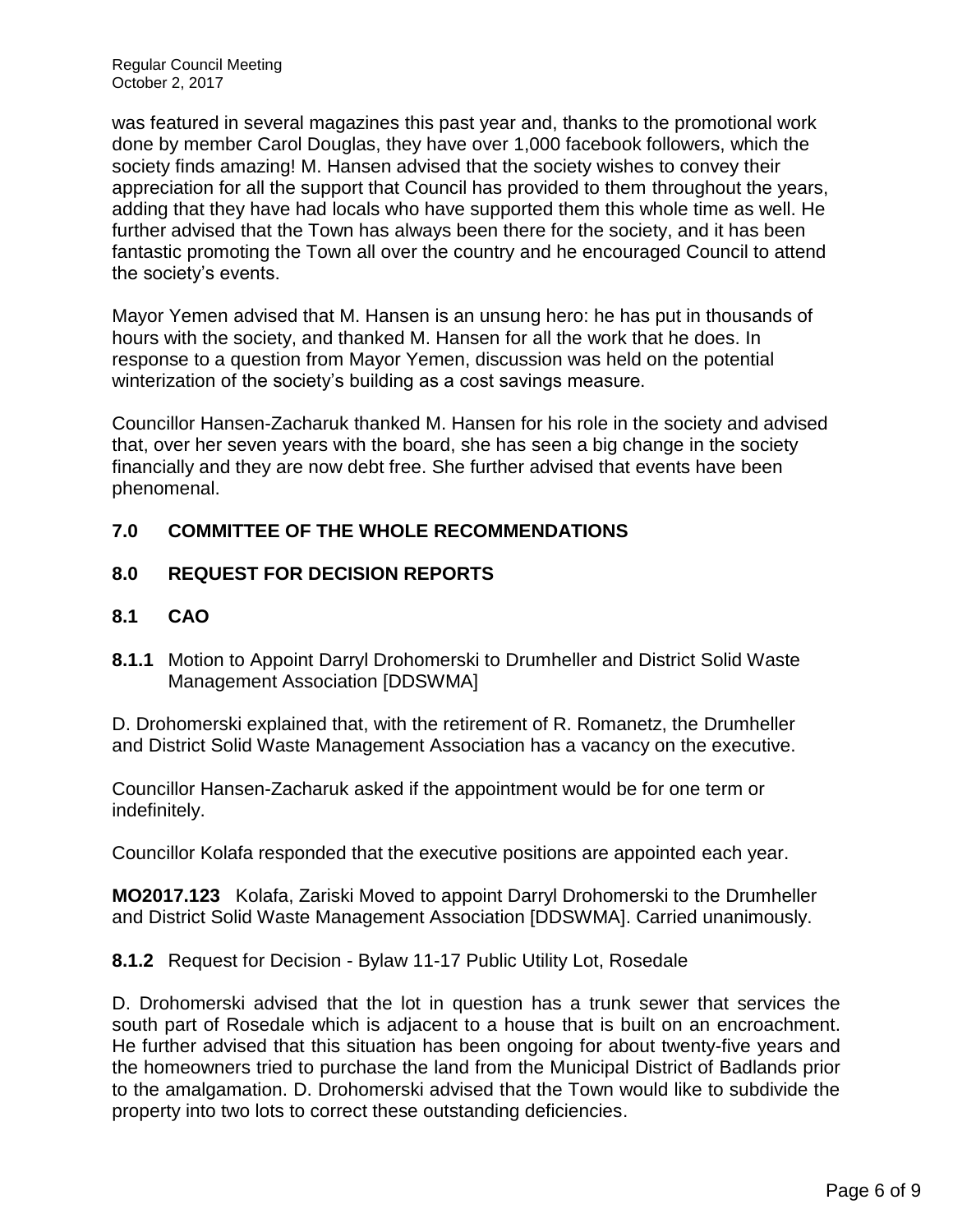Councillor Hansen-Zacharuk asked if the lot is being used.

D. Drohomerski responded that the situation has been ongoing for decades, that the Town does not need and has never used this piece of land.

Councillor Hansen-Zacharuk asked if the shed shown on the property map belongs to the Town.

D. Drohomerski responded that there are a few challenges and opportunities with this property; the Town wants to make sure that we manage our utilities well and would likely ask for removal of the accessory buildings.

Councillor Kolafa asked what would happen if the adjacent property owners do not purchase the lot.

D. Drohomerski responded that they have tried to purchase it previously and they are the ones who brought it to our attention and have expressed interested in purchasing the property providing the market value is agreeable to them.

**8.1.3** Bylaw 11-17 - Public Utility Lot, Rosedale

**MO2017.124** Garbutt, Hansen-Zacharuk Moved First Reading of Bylaw 11.17. Carried unanimously.

**MO2017.125** Hansen-Zacharuk, Shoff Moved Second Reading of Bylaw 11.17. Carried.

**MO2017.126** Shoff, McMillan Moved no objection to Third Reading of Bylaw 11.17. Carried.

Councillor Garbutt asked if there is a reason that we need to do this quickly.

D. Drohomerski responded that this matter was brought to Administration's attention by the adjacent property owners and we would not like them to go forward to petition to absorb this lot; something similar occurred in Rosebud.

**MO2017.127** Shoff, Zariski Moved Third and Final Reading of Bylaw 11.17.Carried.

### **8.2 DIRECTOR OF INFRASTRUCTURE SERVICES**

### **8.3 DIRECTOR OF CORPORATE SERVICES**

### **8.3.1** 2017 Reserve Bid Tax Recovery Public Auction

B. Miller advised that, as part of the tax recovery process under the Municipal Government Act, properties with a tax caveat registered against them must be offered for public auction one year after the date of the tax caveat. The properties listed on the attached schedule have had caveats registered against them as required and are now due for public auction. As part of this process, Council must set the terms and reserve bid amounts for the properties. In the past, the terms have been cash, or cash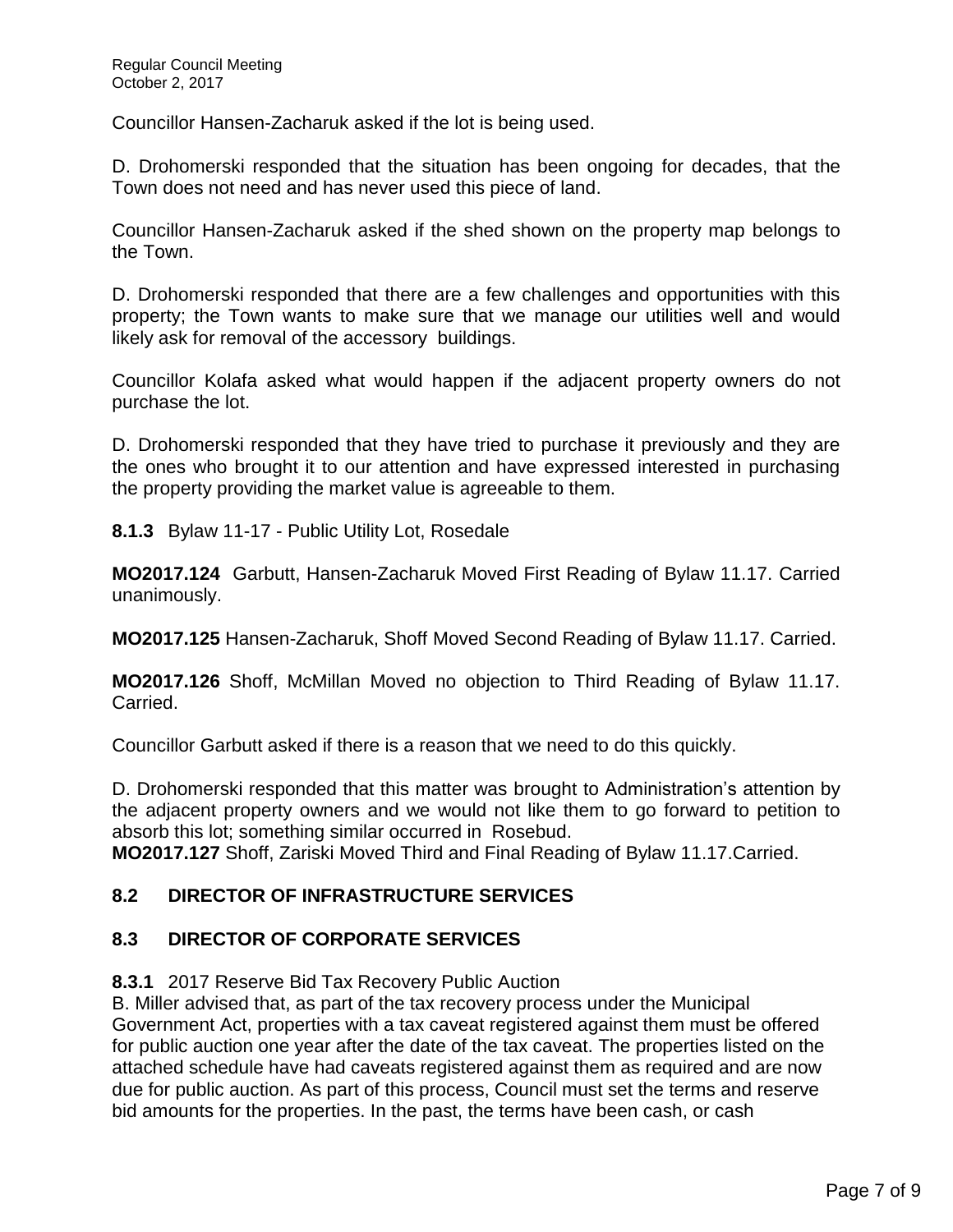equivalent, and the reserve bid for each property has been equal to its current year's assessment value.

Section 419 of the Municipal Government Act states that Council must set a reserve bid for each property and the reserve bid must be as close to market value as possible.

- The property assessment value is updated on an annual basis and is based on market values using the mass appraisal approach. These are preliminary values as of July 31, 2017.
- This method is the cheapest and quickest method in determining a reserve bid especially since any costs associated with the auction are charged back to the property.

An individual property appraisal report is not conducted. This method is more accurate than the mass appraisal standards used for assessments. However, it is cost prohibitive for many of the properties being auctioned in 2018 as most properties are eventually redeemed by the owner prior to the sale and access is not readily available to a real estate appraiser until such time as the municipality assumes the title. The cost of a property appraisal would be passed on to the property owners.

Councillor Zariski asked for an estimate of how many property owners generally redeem prior to the auction.

B. Miller responded that last year there were about twenty properties slated for auction and only three were actually put up for auction - she expects that almost all of the current properties will get satisfied prior to the auction date.

Discussion was held on the tax recovery process, legislation, notification process and the Town's monthly payment plan.

**MO2017.128** Hansen-Zacharuk, Kolafa Moved that Council set the assessed value as the reserve bid price for properties for the January 26, 2018 tax recovery auction. Furthermore, the successful bidder must pay via cash or cash equivalent. Carried.

**8.3.2** Request for Decision - 2017 Municipal General Election - Golden Hills School Board Trustee

B. Miller advised that Drumheller citizens will be voting for their local school board trustees as part of the municipal general election held every four (4) years. She stated that Section 3 of the Local Authority Elections Act (LAEA) authorizes elected authorities to conduct joint elections for voter convenience and for economies of scale. She further stated that the Golden Hills School Board has contacted her requesting a joint election and to conduct the school board trustee election on their behalf.

Councillor Garbutt asked where the polling station information will be advertised.

B. Miller responded that it will appear in this week's local newspaper as well as on the Town website, with advance polling held on October 5 and 14.